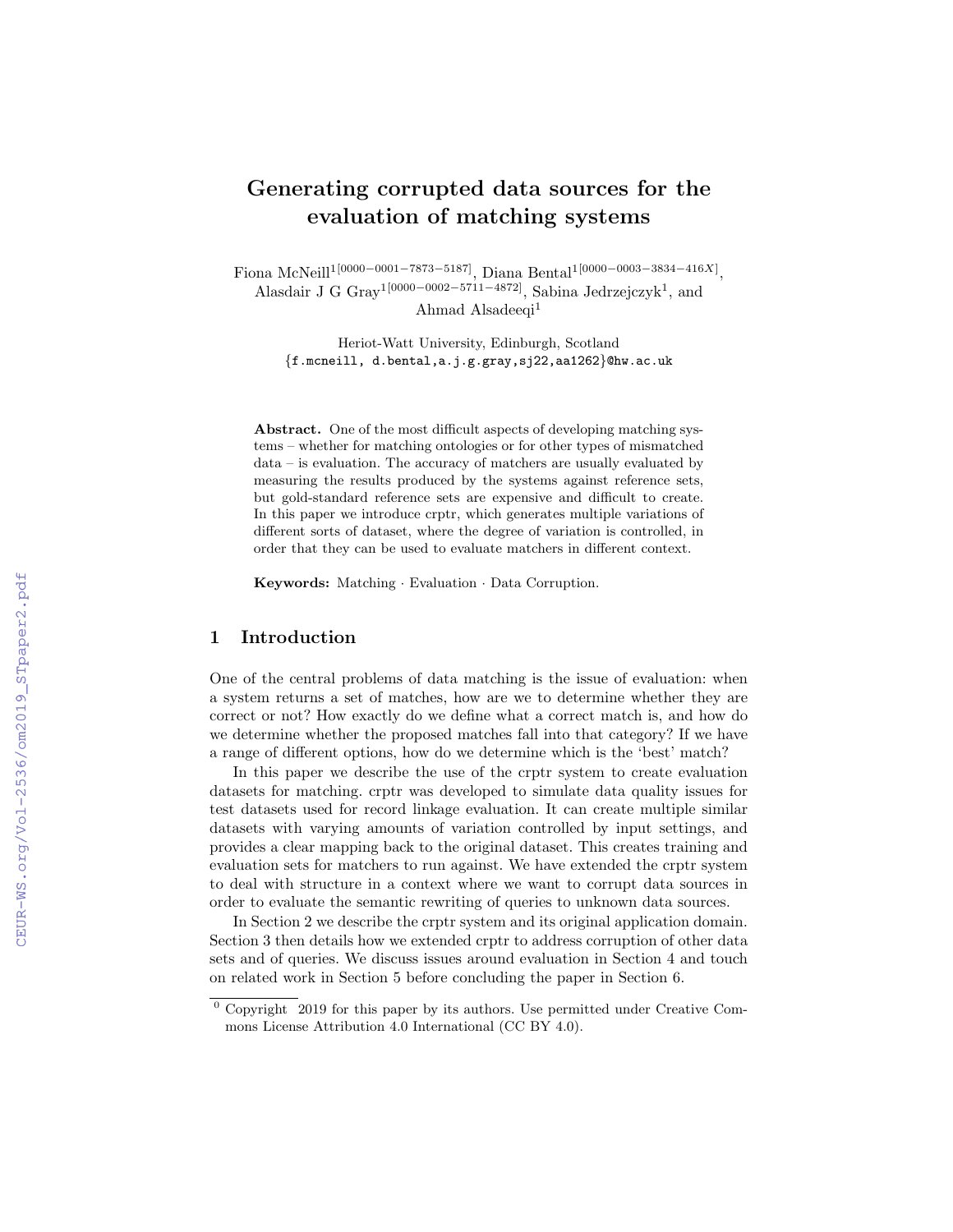# 2 The crptr system

Synthetically generated data is a common approach for evaluating and testing data analysis and mining approaches [9]. However, the use of synthetically generated data fails to capture the messiness of real world data, i.e., they omit data quality issues [5]. To overcome this we developed crptr: a data corruption application that injects data errors and variations based on user requirements. crptr allows the user to control data quality in the generated dataset by simulating and injecting data corruptions into any dataset using known (non-random) methods that mimic real-world data quality issues (errors and variations). Applying these corruptions on a synthetic dataset enables the control of data quality, which makes the synthetic data more realistic and usable for evaluations. crptr contains many corruption methods that mimic commonly found data quality issues, e.g., typing errors, alternative spellings, and missing or swapped attributes, that can be used to simulate different corruption scenarios based on the experiment or project requirements.

crptr works by using a corruption profile that controls which methods are used and how much. The idea is that the profile attempts to capture the data quality characteristics of the dataset being modelled. The corruption profile consist of many factors that define the way data need to be corrupted such as the total number of records that need to be corrupted and the corruption methods required to be applied on the data. By controlling the factors of the corruption profile, the user can configure crptr to mimic the data quality characteristics that fit the purpose of the research.

# 3 Application of crptr to Query Rewriting

The CHAIn system (Combining Heterogenous Agencies' Information) [7] has been designed to support users to successfully query data from a wide range of different data sources, even when these data sources are not known in advance (e.g., data sources of new collaborators). It is primarily aimed at supporting decision makers during crisis response, but is applicable in many domains. Any queries pre-written to extract required information are likely to fail (i.e., not return any data) on these unknown or updated data sources because the queries were not written according to the structure and terminology of the target data source. However, the data sources may well have relevant information that is closely related to the query. CHAIn extracts data from the target source that approximately matches the query (i.e., exceeds a given threshold) and uses this data to rewrite the query so that it succeeds on the datasource. It returns (potentially) multiple rewritten queries, the mappings used to generate them, the data they retrieved and a similarity score  $\in [0, 1]$ , ranked in order of similarity.

Evaluation in this context therefore means determining whether the scores returned are a reasonable reflection of the distance between the original query and the rewritten query, and hence whether the ranked list is a reasonable ordering of the likely relevance of the responses to what the decision maker actually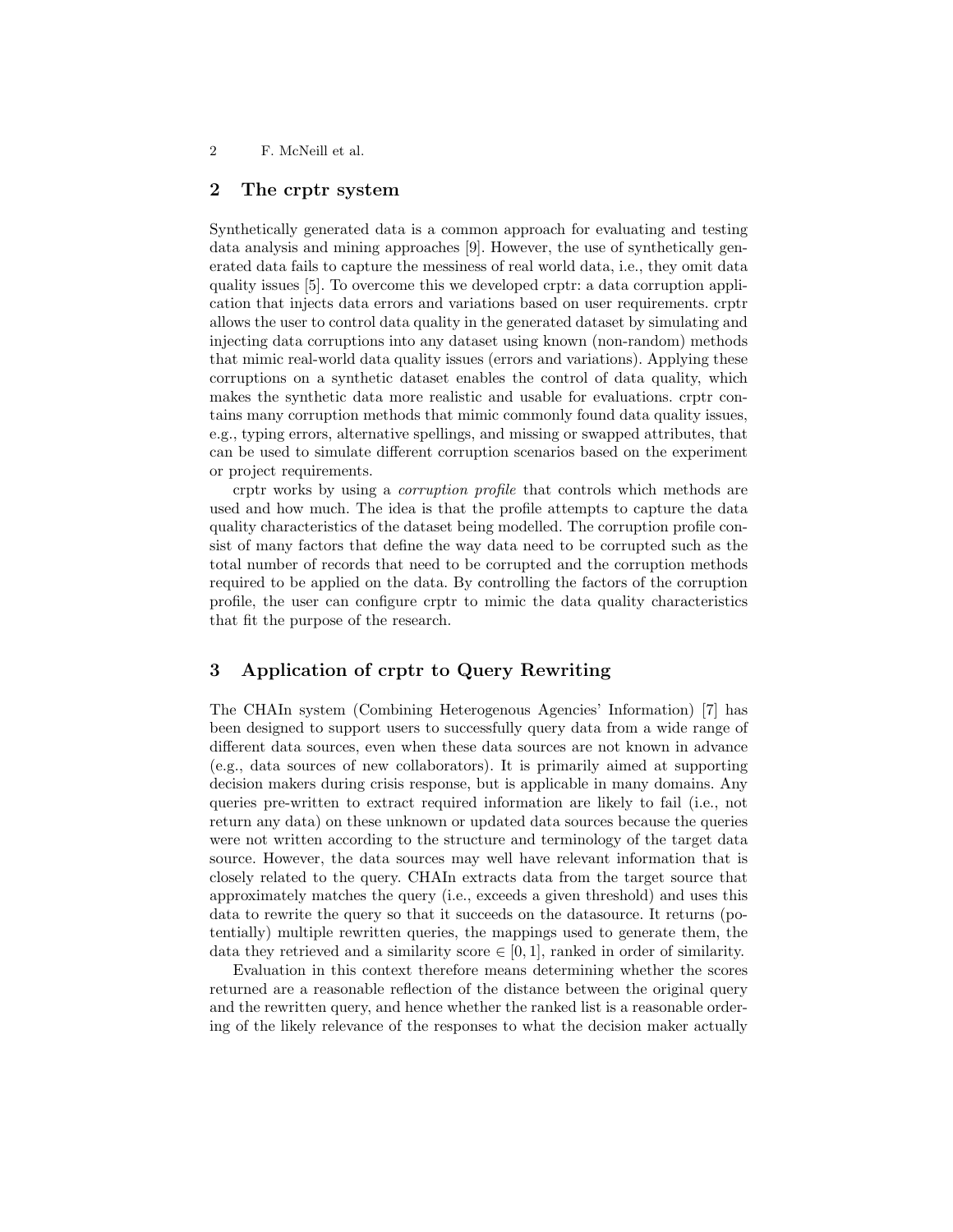wants to know. In this context, the matching is done between the schema of the query and the schema of the target datasource<sup>1</sup>. In order to mimic the process of rewriting a query designed for one data source to succeed on a different data source, we create a query based on the data in a particular data source (i.e., so that it would be able to successfully query that data source) and then introduce corruption reflecting naturally-occurring differences. We can either keep the query fixed and corrupt the data source in multiple ways, or keep the data source fixed and corrupt the query. In practice, we focused on corrupting datasources and then generating corrupted queries from these corrupted datasources - firstly, because it created a more generic process that was able to corrupt both datasources and queries; secondly, because it allows us to more easily focus on the part of the query that is relevant in this context, which is the terminology referring to the target datasource.

We therefore needed to extend the functionality of crptr in two ways.  $(i)$  We need to consider the domain in which this matching is occurring to determine how terms should be corrupted; *(ii)* Because there is a structural element to schema, we need to consider how this could be corrupted and extend the system to perform this.

In terms of the first requirement, some of the corruptions methods in crptr (e.g., those focusing on spelling errors) are not relevant, whilst others such as abbreviations, need to be adapted, as some kinds of abbreviations (e.g., of first names) are unlikely to occur in our data sources. We need to determine what kinds of mismatches are likely to occur in our domain, and determine what sources we can automatically extract them from. CHAIn is designed to be domain independent, and when addressing the problem of matching different (but similar) data sources in the general case, we need a domain-independent lexical resource to suggest the kinds of synonyms, hyponyms, hypernyms and meronyms that different creators of data sources in a similar domain may naturally use. We therefore turned to WordNet [8], a generic and widely used lexical resource, to allow us to do term corruption. WordNet does provide some information about abbreviations and acronyms which we are able to use in our matching, although additional resources that provide more relevant corruptions in this area would improve performance (but are hard to find).

In terms of the second requirement, we needed to make sure any potential structural change in the schema of a CSV file was considered. This is structurally simple, consisting of columns which are named and ordered, and thus structural changes are restricted to reorganisation (addition, deletion and reordering) of the columns. For SPARQL queries in general there are, of course, many more structural elements (e.g, the potential presence of SPARQL commands such as aggregate functions), and a complete list of potential structural mismatches would be more complicated. As we are only concerned with the terms in the query which correspond with those of the expected data source, we can ignore all of the additional SPARQL structure, stripping out the relevant terms and reinserting the new terms after matching.

<sup>&</sup>lt;sup>1</sup> Matching at the data level is required when queries are partially instantiated.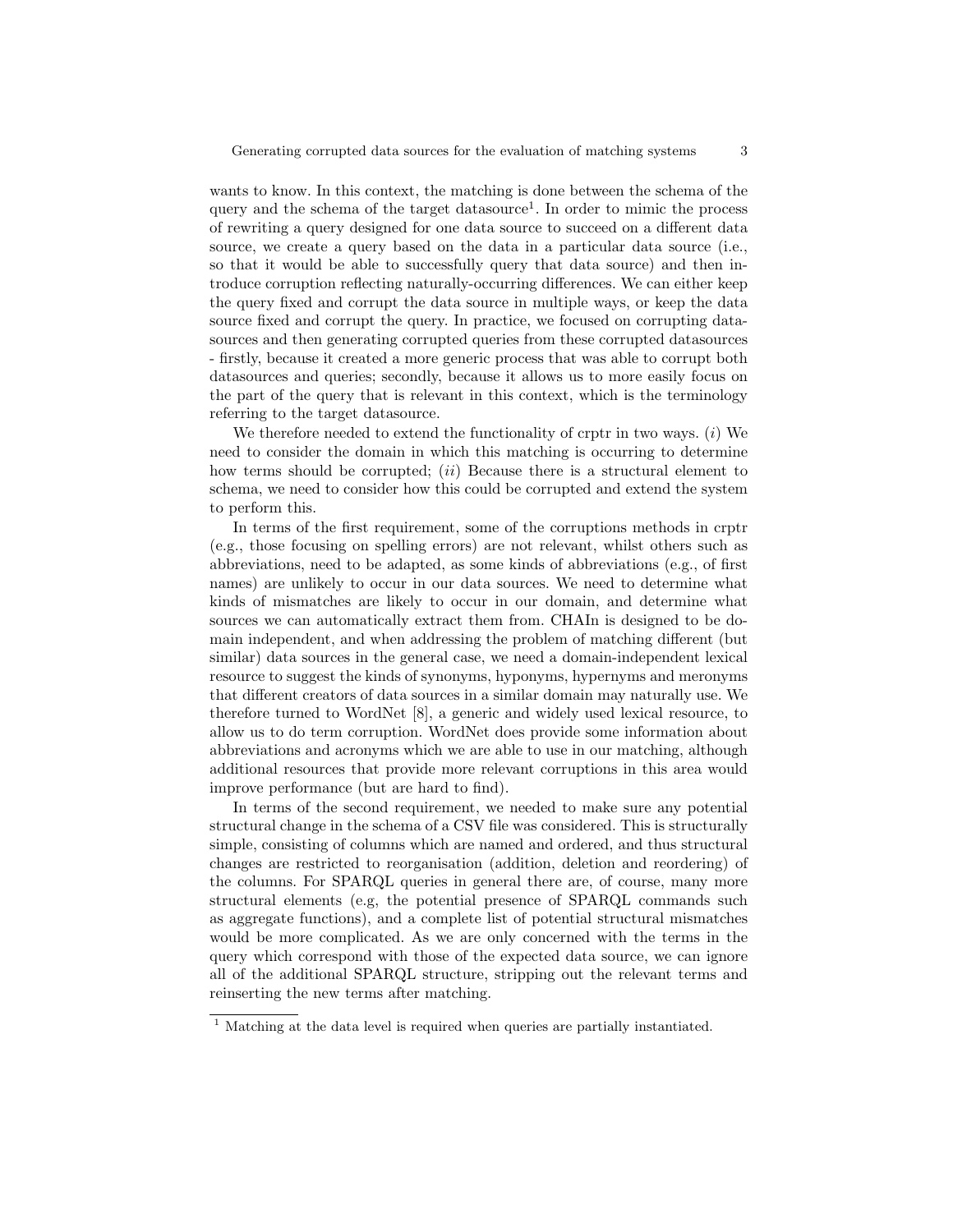4 F. McNeill et al.

#### 4 Evaluation of crptr for different data formats

The quality of the crptr output depends on whether the corrupted data sources it produces are a reasonable facsimile of different but related data sources that would naturally be found. If this is the case then we can infer that the performance of a matching system when matching different data sources created by crptr is a good indication of the matchers performance in real-world settings, and that therefore crptr is a useful matching evaluation tool.

This depends on two things:  $(i)$  are the terms in the look up table a good approximation of terms that could be used interchangable or in a similar way: is it modelling genuine semantic and syntactic mismatches?; (ii) are the structural mismatches introduced through the corruption process a good approximation of how similar data sources may differ? The first is highly domain dependent. We use WordNet, which is a very widely used lexical resource. It is also likely to be of benefit to also use domain-specific ontologies and lexicographies for each particular domain; however, these are hard to find and often of questionable quality, so this kind of domain-specific corruption may be hard to perform. Matching in such domains is also more efficient for the same reasons. The second aspect is domain independent but format specific. For each format the system is extended to, an analysis of what structural mismatches are possible is necessary in order to demonstrate that the corruptions produced are plausible and thorough.

# 5 Related work

To the best of our knowledge, a system to generate reference sets (records, queries, RDF data sources, ontologies, etc) in order to evaluate matching in these domains is unique.

Since reference ontologies are expensive to generate and often not available, [6], automatically generated test sets have been used to evaluate ontology matching since the Benchmark Test Set was developed for the Ontology Alignment Evaluation Initiative in 2004 and updated in 2016 [3]. Several other generators were inspired by this, including Swing [4]. These tend to focus on OWL ontologies and are less broadly applicable than crptr. The range of methods they use are in some cases more sophisticated than our techniques, and in domains for which they are relevant, crptr could be improved by incorporated such approaches.

Aside from ontology matching, there is existing work on generating synthetic datasets with structural variations for relational and RDF data for use in benchmarking. The Linked Data Benchmark Council [2] has supported the development of configurable and scalable synthetic RDF datasets with similar irregularities to real data, including structural irregularities, specifically in the domains of social networks and semantic publishing. Existing work on generating structural variatons in RDF data (e.g. [2]) is intended to test the functionality and scalability of searches and the maintenance of RDF datasets. STBenchmark [1] generates test cases for schema mapping systems, taking an original dataset and applying structural and term variations. This is used to create benchmark